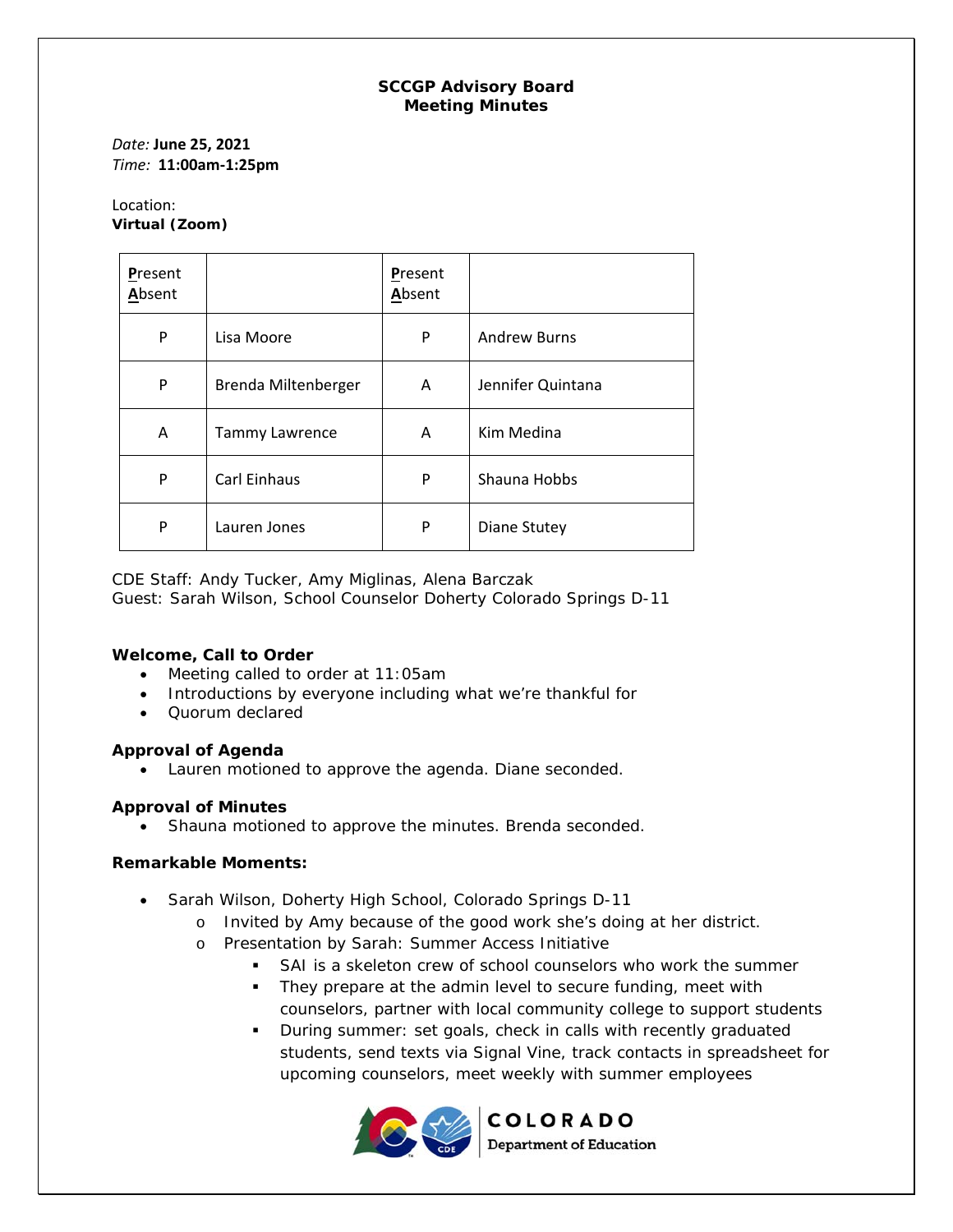- Results of 2020 data: 1300 contacts made; before contact, 36% reported intent to attend college/uni. After contact, 47% reported the same.  $\rightarrow$  Outcome: Outreach helped students earn diplomas
- his friend to attend a summer college workshop and enroll at Pikes Success stories: 1<sup>st</sup> gen US citizen able to complete FAFSA and attend college. A student who scraped by on credits and ICAP registered at Pikes Peak CC, now an EMT and works for Fire Dept. One student got Peak CC.
- Lessons Learned: Individual contacts rated as greatest accomplishments; set up communication platforms during school year (senior exit survey to get their cell numbers for later follow-up); target groups of students (think of who is not matriculating); and plan for sustainability.
- o Sarah exited the meeting

## **Old Business**

# **Grant Evaluator**

Andy T: Overview of the Colorado Evaluation Lab partnership. The Lab has determined what they will evaluate over next 4 years (end 2025) and how we can make the grant more effective; they will start with the most recent Cohort that just opened. Believe we will receive the \$60k to move forward so they can execute this plan. Maybe we'll have Elysia come to a meeting in the future to share what they are finding—perhaps this time next year. Much praise for Elysia!

 LdDsRRKoXjvyvuycOIZxgz\_mpuh5tC/view?usp=sharing  $\rightarrow$  view the Lab's plan here: https://drive.google.com/file/d/19-

# **Training Feedback from February**

 Amy: People are getting tired of zoom meetings, but they said we had good ideas and appreciated the training and networking. We will keep the Feb. winter meeting going forward. Will keep the CSCA in October.

 $\rightarrow$  Link to feedback:

 PWVYTc73AHc/edit?usp=sharing https://docs.google.com/document/d/1OEJWe9WFZHkNZ4dmPjAGfDZf2vu5pcZ9

# **Advisory Board Bios (website update)**

Amy: please make time to complete bio information so Alena can add it to the SCCG website pages. Due before Aug. 5 intro training, please.

 $\rightarrow$ Link:

 PHUO60Qb3sex9gDM9e5g/viewform https://docs.google.com/forms/d/e/1FAIpQLSdQAcAqUwCLQrrh\_yL5Tw6YSdzVbd

## **New Business**

# **2021-2022 SCCG Program**

- o **Training Dates** 
	- $\rightarrow$  Link with dates:

W https://drive.google.com/file/d/1Ga0wAaf3VV67x22KnY8hN4W0iIG3MY2B/vie

<u>w</u><br>Amy: For Year 1, extend time for them to get started, work on needs assessment while all together.



**Department of Education**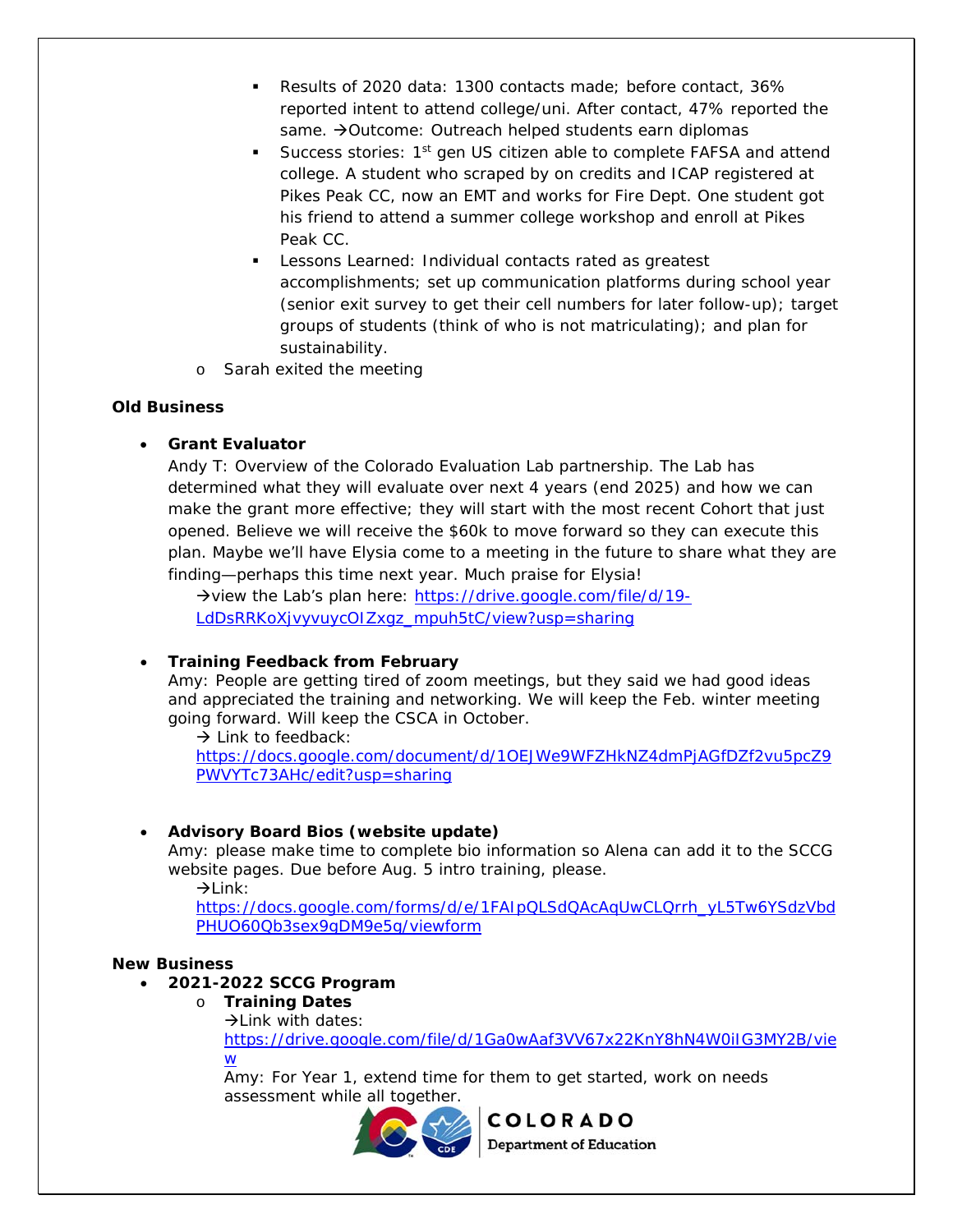#### o **Webinars**

## o **Community of Practice**

For Year 2 folks, start community of practice meetings: bring to table to discuss smart goals, any hiccups, and leaning on each other for resources, mentorship, especially for those schools who have never had a school counselor before.

## **Legislative Update**

o **SB21-268** 

Andy: SCCG Received \$2mil more, now \$12,250,000 total. Yay! Updates to CDIP—extra funding, can cover any workplace experience now. ILOP, helps students graduate early.

#### o **New Programs**

The state is experiencing an educator shortage, so leg. was passed to increase educator pipeline: Teach Recruitment Educator Program (TREP). Similar to ASCENT  $(5<sup>th</sup>$  yr program), TREP provides 2 years additional free college. Board over CE will oversee it.

 Discussion around students no longer having to submit standardized test Overview: Lots of money coming in! And those dollars can support school counselors. This year's application for SCCG was the most competitive yet. scores to colleges for admission.

Discussion around CDE going fully remote or not: CDE will maintain some downtown office space, and Andy T will consider applicants from around the state for the TREP manager.

Intermission for 5 minutes Meeting resumed at 12:20pm

## **Supplemental Grant Balance**

- for each fiscal year and where those come from. Andy T: Provided background on funding amounts for Years 1 (\$30k if 1 school; \$50k if 2+ schools) and Years 2-4 (\$80k) of the grant as well as supplemental funds
- For 20-21, CDE received appx. \$2million additional. Distributed to 49 schools at \$60k each, to provide support post-covid. Members agree this was a good use of supp. funds.
- For 21-22, approximately \$250,000 is available. The team is looking for ideas.
	- o Shauna: Bias training for new counselors
	- o Lauren: BIONIC (suicide prevention); bully prevention
	- o Carl: for IEP/disability students, transition services to Higher Ed. Shauna agrees based on her district's experience.
	- o Diane: technology—how to harness it for students
	- o Lauren: children's mental health
	- o Andy B: transition from 8<sup>th</sup> grade/9<sup>th</sup> grade success programs
	- o Amy: Transitioning back into flow post-covid and all those changes.
	- o Andy T: How about a general transition focus, try to tie in equity somehow?
	- o General agreement.
	- o Discussion around giving more money upfront rather than in supplemental; for the supplemental, accepting more schools with lower fund distribution, or



**COLORADO** 

**Department of Education**